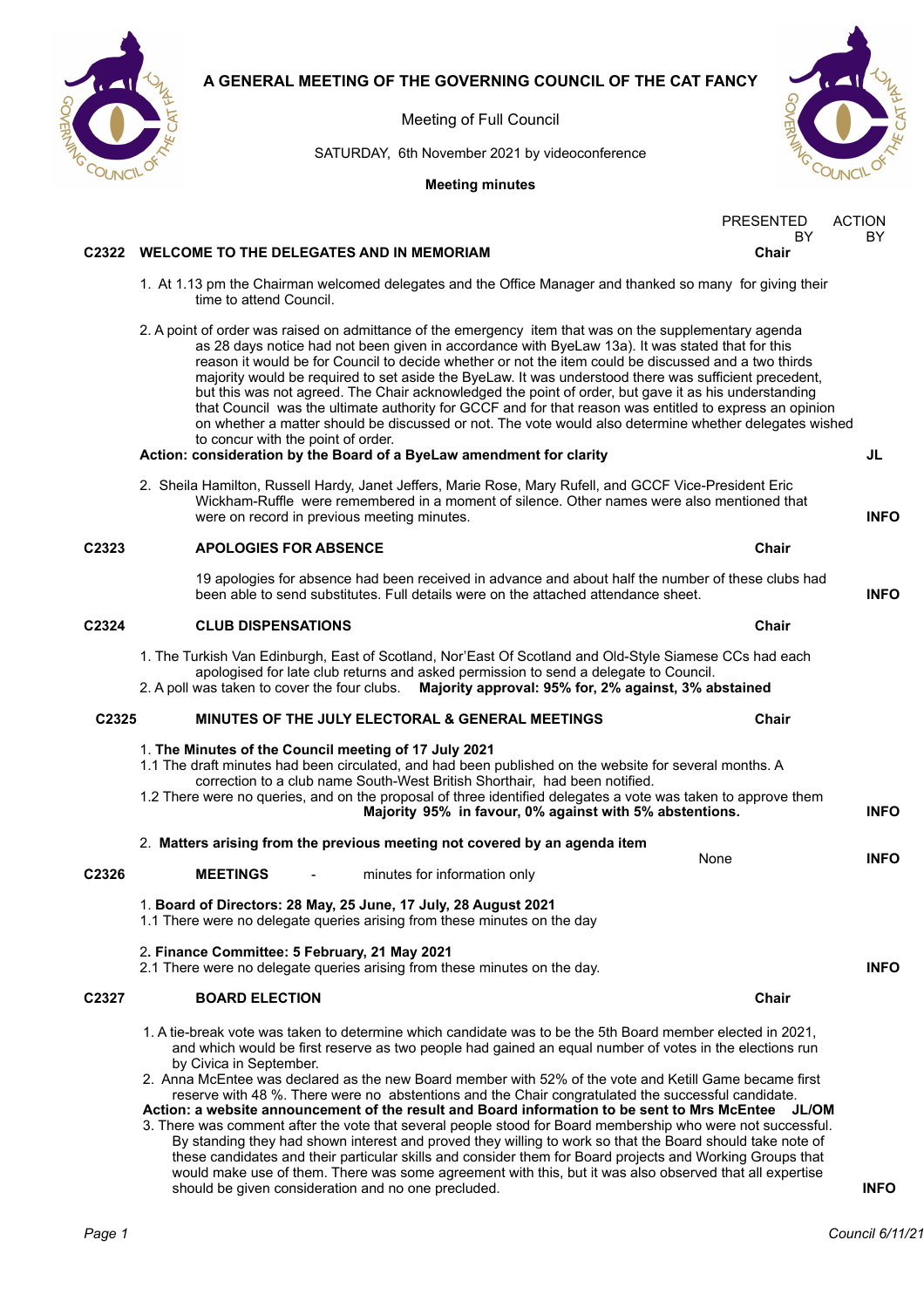### **C2328 APPEALS COMMITTEE ELECTION**

- 1.1There were three applicants with two members and two reserves required
- 1.2 A vote was taken and Sally Woolrich (68%) and Cynthia Cullin (58%) were declared as appointed. David Lee (48%) would be the first reserve.
- 1.3 It was noted that another reserve was needed and delegates were asked to contact the Office if they, or anyone they knew, were interested.

**Action: website announcement of the result and AC information to be sent RF/IC/DC Sec**

### **C2329 BYELAW CHANGES**

- 1.1 Amendments were proposed to Byelaws::
	- **•** 9 (1) MEETINGS OF COUNCIL
	- **•** 10 3 PROCEDURE AT COUNCIL MEETINGS
	- **•** 11 STANDING COMMITTEES including the removal of (2) The Board of Management) & added wording to the Finance Committee.
	- **•** In each amendment Chairman was replaced by Chair
- 1.2 The intention was to allow in perpetuity meetings by videoconference with electronic voting if the majority of delegates so wished. However, there could be physical meetings if these were wanted and any combination of physical and electronic. It would be for delegates to decide.
- 1.3 An amendment was proposed to delete the removal of the Board of Management as this was an not connected with electronic meetings and voting. It had never been used, but could be wanted in the future. There was an objection to its removal as it was a substantive amendment that had not been notified (Byelaw 9(4)).
- 1.4 Following comment from other delegates the Chairman allowed the amendment which was agreed.

### **majority79% in favour, 10% against with 10% abstaining.**

1.5 A vote on the amended proposal was taken with the result:

### **majority 96% in favour, 3% against with 1% abstaining.**

### 2. **A proposal from the Board to formalise the Board and Finance nomination procedure Chair**

- 2.1 It was proposed to insert wording into Byelaw 11 at (4) to give clarity to the nomination process, so that all of those involved - clubs, candidates and their nominators knew exactly what the process was and how it was to be administered.
- 2.2 The GCCF's solicitor had advised the inclusion of detail for the avoidance of doubt in the future after difficulties in 2021. In response to a delegate question the Chair reported that this legal advice had included a recommendation that candidates who had not sent statements on time should not be barred from the election, but should not have their statements published. There was disagreement between the Chair and a delegate over whether any candidate had actually been barred in the past.
- 2.3 It was observed that self-nomination was now specifically excluded which was new, and a view was also expressed that delegates should be allowed to be nominated by their clubs. It was noted that prior to nominations being sent in advance delegates had always made nominations for committees from the floor at Council on the day of the Electoral meeting, and it was easier to check entitlement to nominate if this was restricted to delegates.
- 2.4 The Chair was of the opinion that the Board should look again at the substance of the proposal and return it to the next Council meeting. A vote on the withdrawal was taken with the result:

#### **majority 89% in favour 7% against, with 3% abstaining Action: a return to the next Board agenda JL**

### 3. **A revision to Byelaw (12) to clarify the section on Disciplinary Powers DC**

- 3.1 The revisions were as prepared by the GCCF's Solicitor to aid the work of the Disciplinary Committee by allowing DC to stipulate the course of action for meetings in certain circumstances (3) and clarifying the terms and conditions of suspension (4).
- 3.2 They had been deemed necessary following difficulties pursuing some DC cases satisfactorily.
- 3.3 A vote on the proposal was taken with the result:

### **majority 85% in favour, 7% against with 7% abstaining**

- 4**. A temporary ByeLaw amendment in respect of the membership numbers for delegate representation in Council in 2022** 
	- 4.1 The intention of this measure was **t**o allow clubs to retain their entitlement to Council delegates following the loss of shows and social activities during the second year of the pandemic which had not allowed any any growth in membership numbers for many clubs.
	- 4.2 Delegate entitlement would be based upon membership achieved in 2019 as had been allowed in 2021, and this had worked successfully. If a club had achieved higher membership it would be able to declare this in its 2021 examined returns and base its entitlement on these figures.
		-
	- 4.3 A vote on the proposal was taken with the result:

# **majority 89% in favour, 7% against with 4% abstaining**

**Action: Approved wording of the ByeLaw changes to be retained as an addendum to these minutes The ByeLaws to be updated as necessary JL**

### **C2330 CLUB SUSPENSIONS Chair**

1. The Board had decided to take Council opinion on the suspension of three clubs that had not completed their annual returns for two years. They were named as Croydon and Southern Counties CCs and the Longhaired Oriental Breed Club. They did not have a group of active committee members.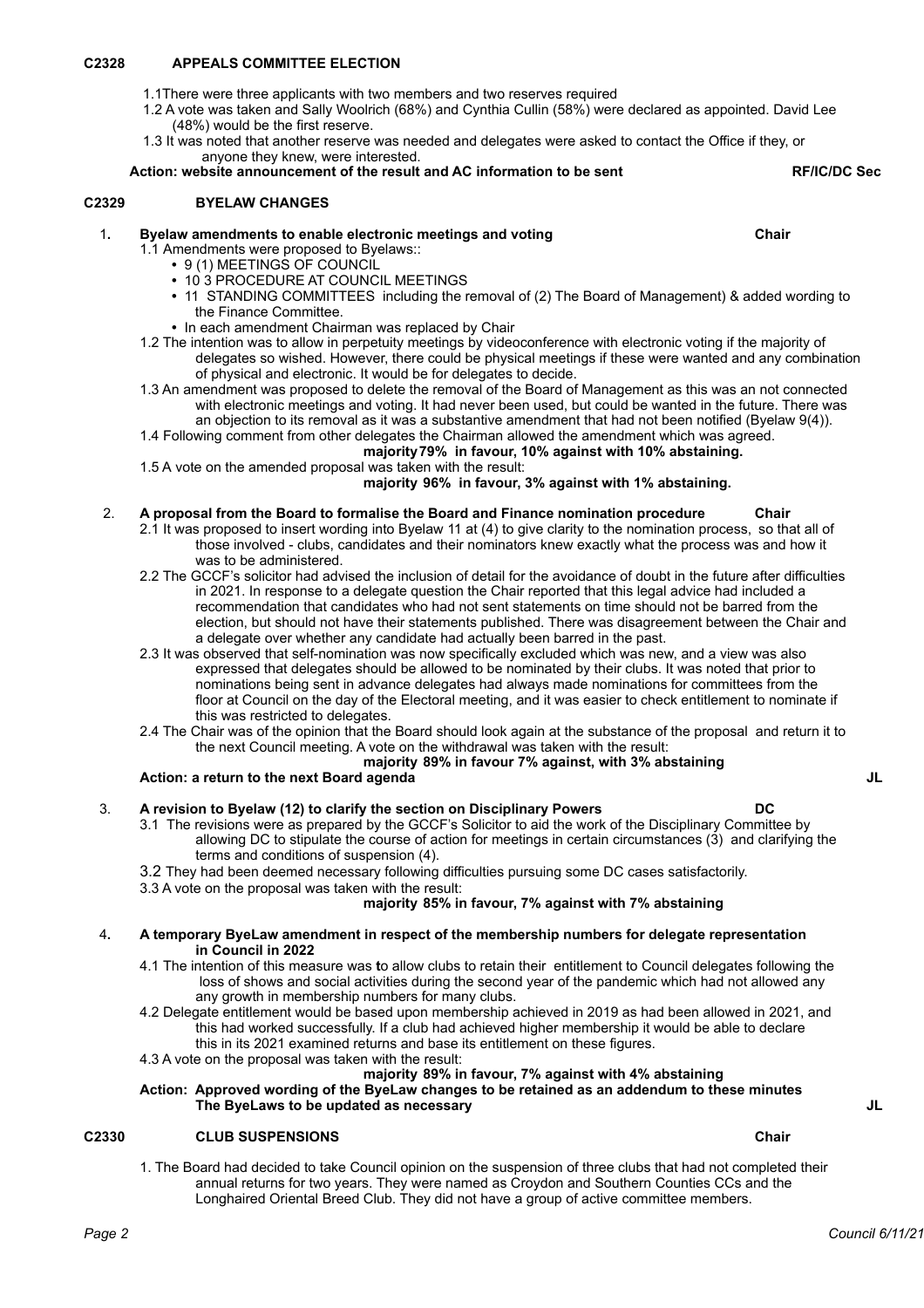- 2. Clarification was given that suspension meant clubs could return to active membership if returns were successfully completed according to criteria specified by the Board. They would then be able to offer membership services again, and apply for a show licence and the Board had a responsibility to assist any that wished to do this. However, if the club wound up its affairs, or had membership withdrawn by Council, there was no way back.
- 3. It was agreed there should be publication of names of clubs that were either non-active or no longer existed so that their names should not be used to deceive new owners/breeders into joining when no GCCF services could be offered.

**Action: publication of the club names to be discussed at the November Board meeting JL**

### **C2331 BREED MATTERS**

### 1. **Championship Status for the Sokoke SOKBG**

- 1.1 The Sokoke registration policy (May 2021) and SOP (September 2020) were to remain unchanged. The Breed Group Chairman acknowledged this was a breed with low numbers, but the genetic diversity was good as imports were from different sources and more were planned.
- 1.2 The breeders had been working over seven years to achieve championship status, with some show bench success, and it was hoped that its achievement would stimulate further interest.
- 1.3 A vote was taken with the result: **majority 83% in favour, 7% against with 9% abstaining.**
- 1.4 Shows not yet closed could convert the merit classes to breed classes at the Show Manager's discretion. All shows would have to offer breed classes from 6 March 2022.

#### 2**. Registration policy amendments for the Persian Longhair PLBAC**

- 2.1 The policy had been amended with respect to tabby bi and tri-colours to make corrections to ensure the GEMS code for tabby markings was properly applied.
- 2.2 Also, additional agouti testing for active registered cats was to be required to obtain certainty on agouti status for future generations in planned breeding programmes. Phenotype could be deceptive.

2.3 A vote was taken with the result: **majority 94% in favour, 3% against with 3% abstaining. Action: the Breeder Group and BAC to be informed of the decisions taken JL**

3. **Registration Policy & SOP amendments approved via website publication** 

3.1 **The British Longhair** had been promoted to Championship Status. There had also been a registration policy revisions on breed definitions and all tabby patterns were now included.

- 3.2 **The Ocicat & Aztec** registration policies had been revised to update their DNA testing schedules and make minor clarifications as advised by the Genetics Committee and registrar.
- 3.3 **The German Longhai**r the Board had inserted some additional wording into the provisional registration policy to provide definitions of the allowed outcrosses. **INFO**

*Dr Susan Moreland and Professor Tim Gruffydd-Jones of the GCCF Veterinary Advisory Committee were permitted to attend Council to contribute to items 1 and 5 of this section.*

#### **C2332 SHOW MATTERS**

- 1. **A proposal to discontinue the practice of vetting-in at shows Shrops and Havana & Lilac CCs**
- 1.1 Miss Tonkinson was proposer on behalf the Havana & Lilac CC. She explained that the intention was not to remove vetting-in altogether, but to discontinue it in its present form and apply a lighter touch. Vaccination cards would still be inspected and random checks could be made on exhibitors' cats both as they came into the hall and after they were penned. A Duty Vet would be available for most of the day to deal with any welfare concerns as they arose, as was current practice.
- 1.2 She made the following points as a rationale:
	- **•** The days were long gone when there could be mass infection after a show as all cats were now vaccinated against the diseases that could be spread widely at shows in the past, which had brought a major risk reduction.
	- **•** Vetting-in and the vetting-in queues caused stress to cats and exhibitors. It could well be the reason some cats were difficult to handle in their first important classes of the morning. Judges and stewards were usually experienced with handling cats in a way that many vets were not.
	- **•** Disinfectants had improved and were used effectively during the judging process to prevent spread of infection between exhibits.
	- **•** In the current pandemic vets and exhibitors were at risk because of close proximity during the vetting-in process which meant close contact. Vets had been careful to avoid close contact with clients at surgeries.
	- **•** The vetting-in process could not detect viruses and was most unlikely to detect Covid-19 in a cat, but this was not wide-spread in cats and actual disease and transmission were low-risk.
	- **•** There was a large national shortage of vets that was a major concern (vacancy figures for two companies were given in support of this contention) and therefore there was a problem in finding those who were willing to vet-in and the situation was likely to get worse rather than improve.
	- **•** Most TICA shows were declared as non-vetted and there was no evidence to show cats were at greater risk attending those shows than vetted GCCF shows.
- 1.3 In conclusion Miss Tonkinson asked for consideration of a trial over a two year period of the process she had outlined at the beginning so there could be an assessment made of the risks and benefits. She reiterated she was not proposing to get rid of vetting-in but to cut it to random inspections so that veterinary support was still available during the day and there was a deterrent to exhibitors bringing cats who could be unwell. She also refuted social media allegations that action against vetting-in was anonymous. The clubs had used the standard procedure of bringing a proposal to Council.
- 1.4 Other delegates spoke in support of the proposal and a possible trial period of suspension of vetting in in its current form. Additional points made were: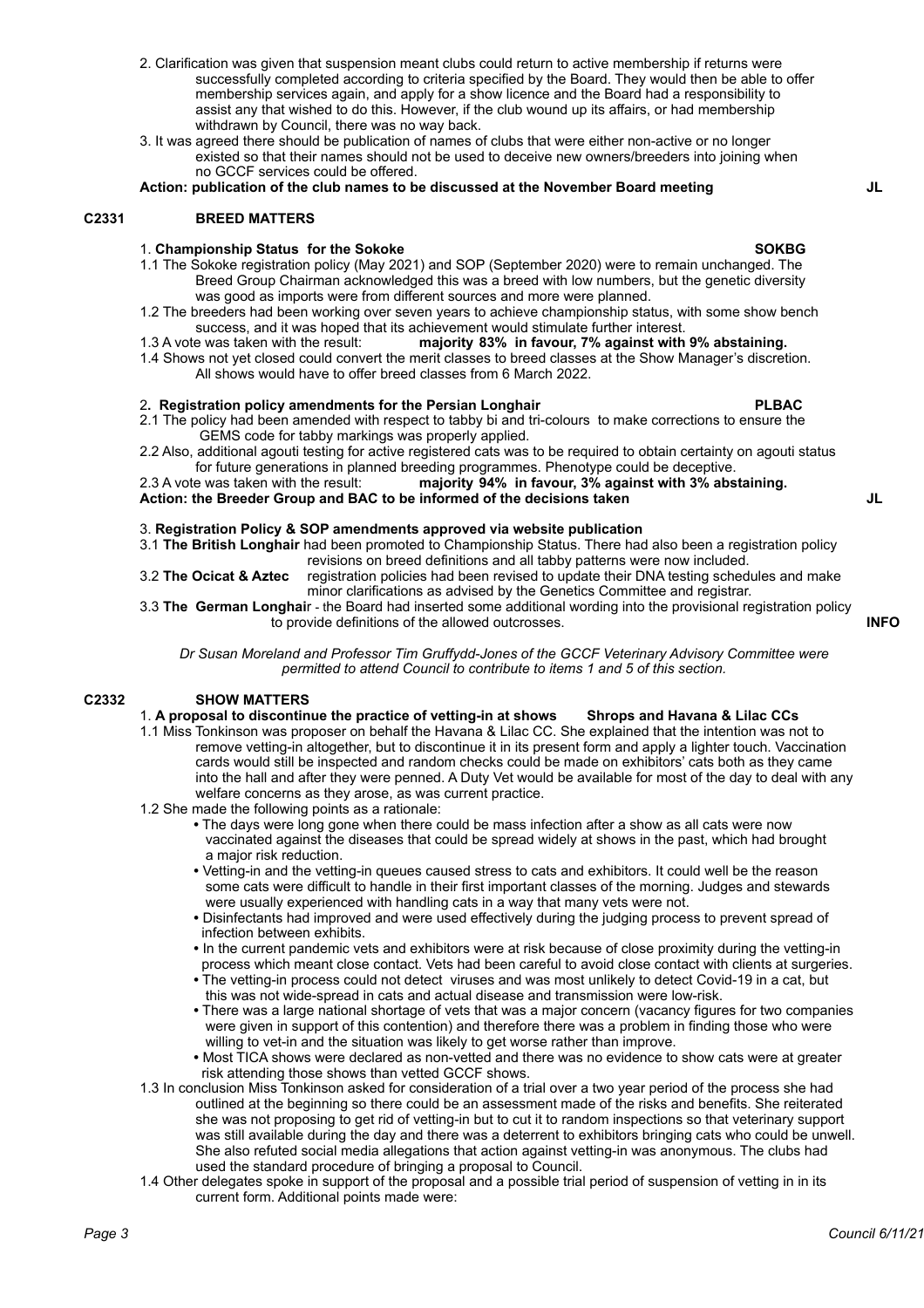- **•** Further detail of the non-vetted shows of other feline organisations and the Kennel Club. It was stressed that a number of GCCF delegates were happy to take their cats to the shows of other organisations and that there were no reports of problems. Delegates spoke of their own positive experiences in this respect.
- **•** GCCF exhibitors should be trusted to look after their cats properly and bring only healthy animals to shows, in the same way as those of other organisations.
- **•** As exhibits were vetted-out during the course of the day it was apparent some conditions were missed at vetting-in so it wasn't an entirely satisfactory process.
- 1.5 The principle speakers against any change were Professor Gruffydd-Jones Dr Moreland and Steve Crow (the Board lead on welfare). Others who contributed were welfare officers for their clubs, judges and long term exhibitors who spoke of their particular experiences. Most delegates who said they had taken opinion from their committee and/or club members reported that they had found little support for the proposal and that it was stated to them that exhibitors would not continue to support GCCF shows if there was no vetting-in.
- 1.6 Professor Gruffydd-Jones observed that most his career had been spent working with cats and during that time he had also been closely associated with GCCF breeders. He knew how passionate most were about their cats, which was a reason they deserved a measure of protection from the few who didn't know or care about health or welfare when attending shows. Vetting-in provided a barrier against infection and parasites entering the show hall. It wasn't necessarily complete and perfect, but no other method would give the same degree of protection. Viruses could not be seen, but signs of infection were detectable, and it was proven that cats with symptoms of upper respiratory tract infections were shedding far more virus than those that had none. He acknowledged that cats were stressed on show days, but made the point this would be from the total show experience rather than vetting-in in particular. He also noted that vets who came to shows were there because they wanted to be involved with the cats and it was opportunity for them to talk to breeders and learn more about the breeds. GCCF had respect within the veterinary profession because it was prepared to put welfare first and having vetting-in was a demonstration of this commitment.
- 1.7 Dr Moreland added that vetting-in was also providing a deterrent. If exhibitors were certain of a veterinary inspection they left cats who showed signs of being off-colour at home. She agreed with Miss Tonkinson on the point that there was a shortage of vets. The Veterinary Advisory Committee was now in the process of updating the list of vets prepared to vet-in and was reaching out to ICC and veterinary organisations to find new vets interested so that they could be added. It was a work in progress.
- 1.8 Other comments also referred to GCCF's reputation as a responsible authority. It was noted that GCCF shows were not run the same way as TICA ones, and that individual experience was anecdotal and not evidence such as scientific study would provide.
- 1.9 The debate concluded with Miss Tonkinson reiterating the shortage of vets and welcoming the efforts of the VAC to expand the list, because show mangers were facing difficulties.
- 1.10 A vote was taken with the result proposal lost: **23% in favour, 76% against with 1% abstaining.**

### 2. **A minor change to the rules concerning ringworm**

- 2.1 This amendment had been recommended by the GCCF's solicitor following a disciplinary case. The intention was to make it clear that reporting ringworm was not only necessary if cats were shown. The first sentence was split into two separate sentences.
- 2.2 In the event of ringworm infection being diagnosed in a cattery/household by a veterinary surgeon, the cattery owner/householder will inform the GCCF Office**. and Neither** the cattery owner/householder nor any cat owned by them or living at the same address will attend any show until a Clearance Certificate, as required by the GCCF has been obtained.<br>2.3 A vote was taken with the result:

majority 91% in favour, 5% against with 3% abstaining.

### **Action: The rule book to be updated JL**

3. **A report from the Judge Appointment System Review Group**

- 3.1 Kate Kaye reported the group had met frequently since the last Council meeting. It was primarily working on the new judge training programme that was based around the grand groups of the current sections, although there had to be sufficient flexibility to allow for change in these.
- 3.2 However, the the implications of the changes had to be looked at in detail for candidates, BACs tutors and show management to ensure a fluent transition once change was introduced. It was hoped that the first proposals to Council would be made in the spring, but as yet there couldn't be a definite commitment.
- 3.3 BACs had been contacted to provide guidance on the Accelerated Judge Scheme as shows were taking place once again. As it had only begun six months before lockdown it was thought additional input would be useful to avoid confusion.
- 3.4 There had been conversation with the Show Review Group to discuss planned changes in the context of a show day to discuss what would be workable.There had also been liaison on the problems experienced by first time judges who needed engagements.
- 3.5 Assistance had been provided to two BACs. **INFO**

### 4. **A report from the Show Review Group**

- 4.1 Lyndsey Robinson gave a report on the work of the group noting first that updates of its work were available via the website.
- 4.2 It was mentioned first that the sanitiser mentioned at the previous Council meeting had been purchased by GCCF and made available to show managers which ensured the most appropriate product was in use and reduced costs a little.
- 4.3 The SRG had continued to look at proposals they had received, but had decided against those concerned with re-shaping Olympian classes, and also bronze, silver, gold at each title level as this was close to the show change agreed at July Council.
- 4.4 Proposals still under discussion were amalgamation of some classes at all-breed shows, as responses were still awaited from some BACs, two certificates signed by one judge at breed class level and a change to the 13 day rule so that it did not apply after a GCCF show.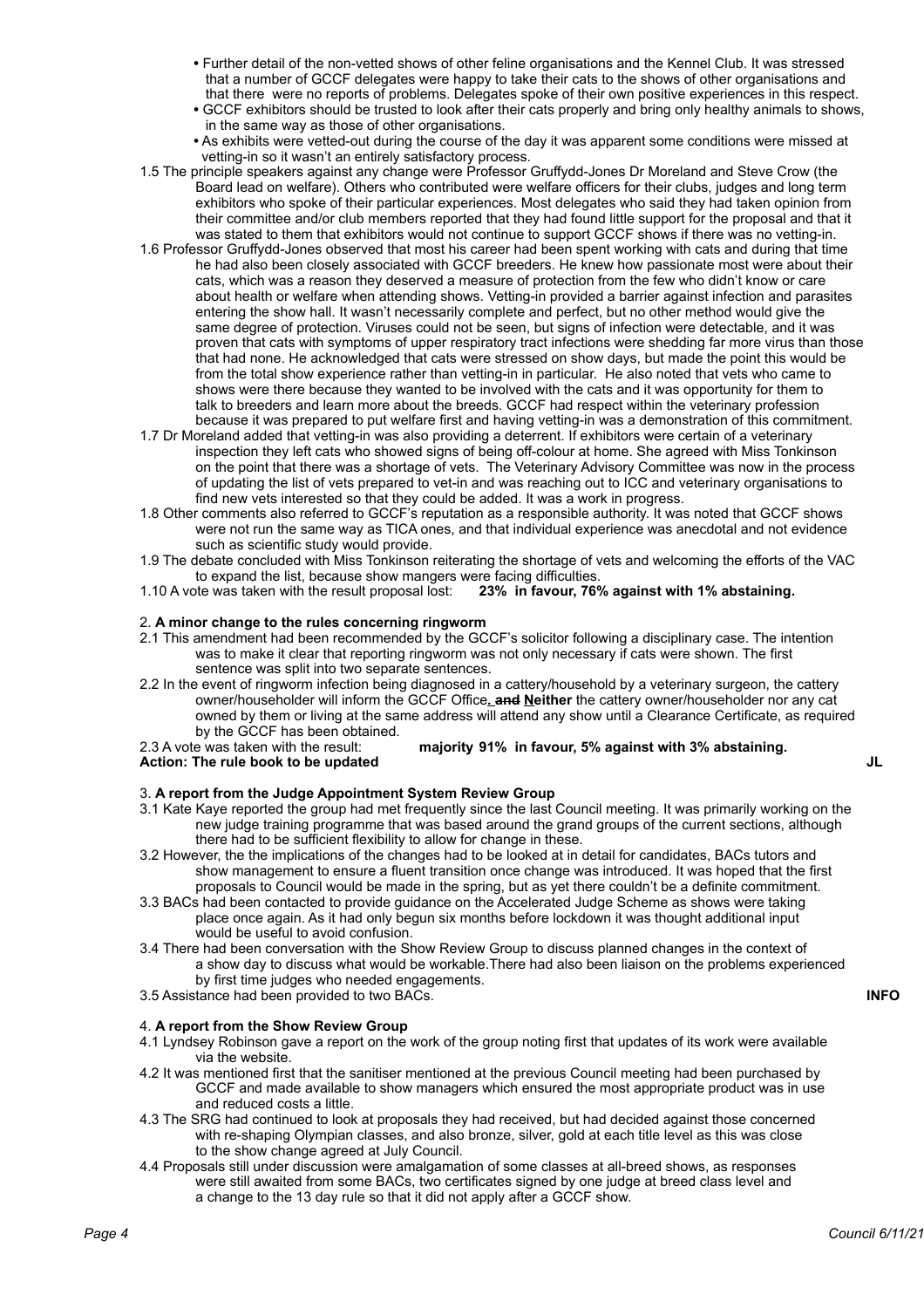- 4.5 Caution was expressed that none were guaranteed to bring in new exhibitors. Therefore there were also checks being made to consider any practices that could allow more options to show management and/or cut down on the amount of tasks or paperwork required.
- 4.6 There was ongoing work with the JASRG on the use of new pupil judges at shows. It was also hoped to streamline paperwork and update it so that overall there was a reduction on the amount of paperwork a show had to provide.
- 4.7 105 judges had responded to a survey on whether they were prepared to judge post-covid. Most had responded positively, but 14% were not judging again until spring at the earliest.
- 4.8 A survey for show managers was now underway and had about a week to run. SMs had been invited to say what worked well and what needed improvement.
- 4.9 It was queried if any update was planned to SM training with confirmation that this was being assessed. It was stressed that SMs were as important as judges for shows to take place. It was thought possible there should be some sort of accelerated scheme, but a note was caution was expressed because SMs were responsible for show funds. Apologies were given to some SMs and ASMs who had not received the survey. It was noted that it was known that information listed was out of date.
- 4.10 Two general points were made: judges and SMs were open to abuse on social media (a point that was agreed) and reports from all working groups would be appreciated in advance of the Council meeting. **INFO**

### 5. **Revisions to the rule concerning show vaccinations required for shows**

- 5.1 This was introduced as an emergency item (without the 28 days notice required by ByeLaw 9(4)) because of the of difficulties in vets obtaining a sufficient number of vaccinations and manufacturers recommending a longer period between boosters for adult cats.
- 5.2 It was commented that this was simply to enable exhibitors to show their adults cats if not able to obtain a booster at 12 months, and it required planning rather than being an emergency.
- 5.3 Delegates were asked if they wished to consider the matter with a vote taken requiring a two thirds majority. **majority 89% in favour, 9% against with 2% abstaining.**
- 5.4 Discussion then opened on the rule changes. It was stated that unless there was certainty that manufacturers had sanctioned the extended period there was possible contravention of the Animal Welfare Act Section Two 4.1 as any cat becoming infected at a show in the extension period could be deemed to have been caused unnecessary suffering. Delegates were urged to vote against the proposal because of the risk.
- 5.5 Other opinion given was that nobody was forced to show their cat if their vaccination was due past twelve months. They were able to make a decision for themselves in conjunction with their own vet's advice. It was observed that owners should also check with their insurance companies to ensure cover remained in place if a booster was given late.
- 5.6 Dr Moreland spelt out that the three month extension applied only to adult cats, not kittens who needed a booster as completion of their primary course. It was safe for cats over two years to extend to fifteen months and attend shows, afterwards they should stay at home. However, international veterinary guidelines did specify that a single dose of live vaccine was a sufficient restart for cats that had received a primary course of vaccine.<br>5.7 A vote was taken with the result:
- majority 80% in favour, 12% against with 8% abstaining. **Action: notice to SMs and exhibitors about the rule change <b>Vet Officer Vet Officer rule book update JL**

### **C2333 BUSINESS REPORTS**

### 1. **The IT Report SC**

- 1.1 Steve Crow had supplied a written report on 5 October to go out with the Council Council paperwork. This confirmed that it was felt that Phoenix was stable and running effectively. Bug fixes and minor updates were regularly made.
- 1.2 The inbreeding co-efficient and trial mating functions recently introduced were now operating smoothly.
- 1.3 The kitten buying video was functioning and a video about the history GCCF was nearing completion.
- 1.4 Work was ongoing in updating the website. Currently individual pages were being directly transferred or raise, a draft front page had been circulated to the Board and sub-menus were under consideration.
- 1.5 The registration project was nearing completion. 29 policies were finalised, 14 in progress and only 3 remained to be started.
- 1.6 A decision was awaited from the New Zealand CF on whether they would purchase system operating services.
- 1.7 SC gave an update on the Business Systems Project to mitigate the risk of losing Ian Macro's services suddenly. A contract had now been agreed and was ready to sign. The project would begin in mid-November and should be finished in February.
- 1.8 22 shows would be using STAR in the first half of 2022. The service was still an extended pilot scheme, but a pricing schedule had been completed and would be presented to the Board at its next meeting.

### **2. The Welfare Report**

- 2.1 This had been circulated in advance and covered the work of the Canine and Feline Sector Group between July and September. A Code of Practice for Cat Breeding had been completed and when signed off by DEFRA would be ready for publication. SC would be part of a sub-group working on Guidance on Cat Conformation.
- 2.2 Legislation for the compulsory microchipping of cats was planned for 2022 as was a review of the how dog and cat licensing laws were working. Work would also begin on looking at sanctuaries and guidelines on the responsible ownership of dogs and cats. The C&FSG had a full agenda for the coming year and SC would provide regular updates.
- 2.3 The Genetics Committee pages were being updated for the new website and would include a revision of GCCF's Breeding Policy. **INFO**

**INFO**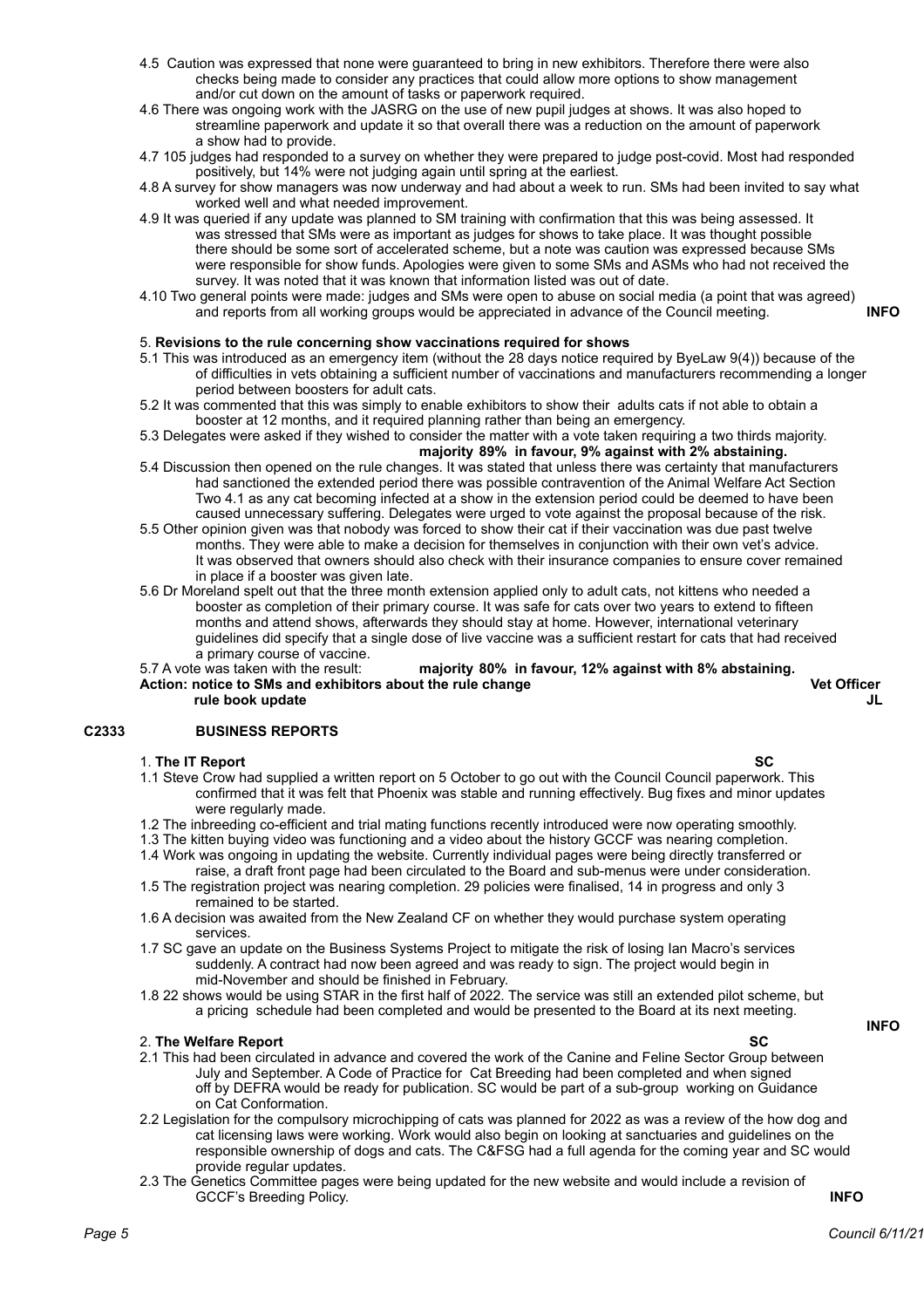### 3. **A report on the work of the Breeder Scheme Group PW/JL**

- 3.2 He reported that the survey reported at the last meeting had received an excellent response. The feedback had been analysed and work had begun on designing a new Scheme according to the findings.
- 3.3 Most had thought GCCF should have a Breeder Scheme albeit only a small minority of respondents were members of the existing Scheme. However, the majority wanted a Scheme that could possibly be Accredited (as the Kennel Club's) making it objective and auditable.
- 3.4 There were three key factors required: proof of knowledge for a breeder participation, independent inspection, and regular monitoring once a breeder was a Scheme Member. Those points all required considerable input to make them work. It wasn't just a question of what was to be inspected objectively, but where would inspectors be found and how would they be trained.
- 3.5 When ready the Scheme would need introduction and marketing. It was probable that Office support would be needed which could involve an additional employee. Consideration would have to be given to finance. Who would pay for a new Scheme and how much would it cost to run?

### 3.6 Publication of the survey findings was requested.

### Action: a survey report to be completed **BSG**

- 3.7There followed some general discussion on back street breeders and the liaison between GCCF and Pets4Homes was described. It was hoped that this would assist with public education, particularly as it was expected the site would carry the Kitten Video once again when it completed an update.
- 3.8 There was agreement that GCCF could do more to market itself. Suggestions were: leaflets in vets' surgeries, a car sticker with a simple slogan, and aiming to be on the front page of a Google search. It was suggested the Marketing Group should be reformed.

## **Action: referral to the Board for discussion JL**

### **C2334 JUDGES** *(for information)*

# 1**. NOTIFICATION OF JUDGES APPROVED VIA THE WEBSITE SINCE JULY COUNCIL 2021**

None.

### 2. **NOTIFICATION OF JUDGES APPROVED VIA THE ACCELERATED SCHEME SINCE JULY COUNCIL**

| Somali BAC<br><b>Oriental BAC</b> | Full Judge               | Linda Martin<br><b>Helen Marriott-Power</b> |
|-----------------------------------|--------------------------|---------------------------------------------|
| Turkish BAC                       | Full Judge<br>Full Judge | Linda Martin                                |
| <b>RagaMuffin BAC</b>             | Full Judge               | Linda Martin                                |

### 3. **NOTIFICATION OF JUDGES TRANSFERRING TO THE EMERITUS LIST & WITHDRAWALS**

- **Pina Bruno-Grieve** EM and withdrawal as Pupil Judge from the Balinese list **Carole Gainsbury** EM and withdrawal as a Pupil Judge from the Birman and Maine Coon lists
- **Phil Cornish** Withdrawal as a Pupil Judge from the Burmese list (by personal request)
- 4. Discounted time for Pupil Judges and those on the Accelerated Scheme is extended to three years ( to March 23). This will give time to those being cautious about returning to shows, but not disadvantage those who wish to progress with their training.

The Chair offered congratulations to Helen Marriott-Power on becoming a GCCF all-breed judge.

**There was no other business a**nd the meeting closed at 4.50pm, with the Chairman thanking delegates for their participation.

### **The next meeting to be: Saturday, 19 March 2022 at 1pm and the Electoral Meeting 16 July 2022 (provisionally)**

End of agenda.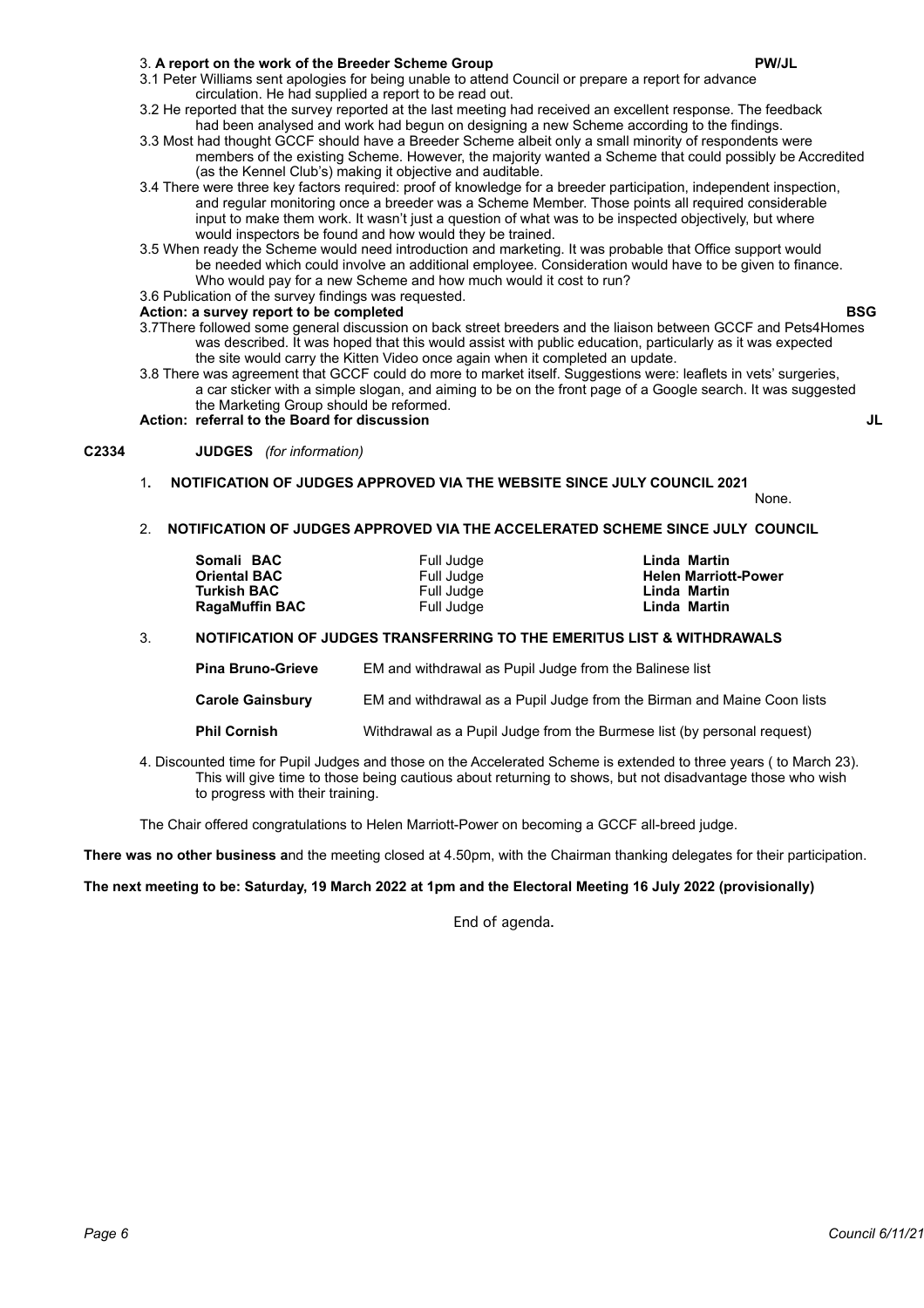### **ADDENDUM - APPROVED RULE & BYELAW CHANGES IN FULL**

### **Byelaw amendments to enable electronic meetings and voting**

### **9. MEETINGS OF COUNCIL**

(1). The Council shall meet three times a year or more often if required. The Annual General Meeting shall be held in June each year in London as soon after 1 June each year as is practical and shall be called the "Electoral Meeting". One meeting each year may be held outside London Any meeting may be held by videoconference if it is the wish of the majority of the delegates. All dates to be fixed by the Chairman. The Chairman shall have powers to direct that a meeting of any Council committee or sub-committee take place within one month. An additional meeting shall be called whenever the number of agenda items outstanding reaches more than six. (Amended 18.2.04)

### **10. PROCEDURE AT COUNCIL MEETINGS**

(3) Any Resolution put to the vote at any a physical meeting shall be decided by a show of hands of those present and voting, unless a poll, taking the form of a paper ballot is demanded by not fewer than six delegates or called for by the Chairman in which case the same shall be taken at such time and in such manner as the Chairman may direct. At a videoconference the electronic polling facility should be used unless the Chair directs otherwise. The Chairman's declaration that a resolution submitted to a show of hands or on a poll has been carried or lost shall be conclusive evidence of that fact. Scrutineers (when required) shall be appointed by the Chairman.

### **11. STANDING COMMITTEES**

(1) Board of Directors

(a) The Chairman and Vice-Chairman ex-officio, Treasurer and one or more representatives from the Council Office ex-officio together with fifteen delegates elected by the Council at its Electoral Meeting, **or by an online process as agreed by the Council at its meeting prior to the Electoral Meeting.**

### (2) Board of Management (if appointed)

The Chairman and Vice-Chairman ex officio, the Treasurer (if appointed) and three members elected by the Council at its Electoral Meeting and one or more representatives from the Council Office ex-officio. Three voting members shall constitute a quorum. The Council Office representatives shall have no vote and the Chairman shall not be entitled to vote except where the votes for and against a proposal are equal when he shall have one vote. The Board of Management shall have responsibility for the income and expenditure policy of the Council.

### (3) Finance Committee

The Chairman and Vice-Chairman ex officio, Treasurer and one or more representatives from the GCCF Office exofficio and five delegates elected by the Council at its Electoral Meeting, **or by an online process as agreed by the Council at its meeting prior to the Electoral Meeting.**

### **Temporary Byelaw change to allow clubs to retain their entitlement to Council delegates following the loss of shows and social activities during the pandemic causing a possible fall in membership numbers.**

### **Byelaw 3 Membership is amended FOR ONE YEAR in that:**

Clubs may base their entitlement to delegate representation on the membership numbers stated on the 2019 'Club Returns' form, unless the number of members is greater in 2021 than in 2019, which must be provable by the 2021 examined club accounts, submitted by 1 May 2022.

### **12) Disciplinary Powers**

**(3)**

- **a.** Upon receipt of a formal complaint from the Investigation Committee, the Council Office on behalf of the Disciplinary Committee shall arrange to notify the defendants of the terms of the complaint and as soon as practicable thereafter of the time and place fixed for the hearing. The Disciplinary Committee shall give the defendant the opportunity of being heard before it. (Amended 18.2.04)
- **b.** The Investigation Committee shall appoint one of its number or a member of an Member club to present the formal complaint before the Disciplinary Committee or shall allow the complainant to present such complaints, if he so wishes.
- **c.** The Disciplinary Committee may instruct a Solicitor or brief Counsel to act or advise it on the hearing of a formal complaint.
- **d.** The complainant, if required, shall attend the hearing of the formal complaint together with any witnesses who have agreed to appear to give evidence in support of the complaint. Failure to do so may render the persons concerned liable to a fine of £100 (within the meaning of Bye-Law 12(4)(c)(ii)), such fine to be decided by the Disciplinary Committee at that time. (Amended 1.1.02)
- **e.** All witnesses required shall be notified not less than fourteen days before the date fixed for the hearing of the formal complaint by the Disciplinary Committee and those witnesses called by the Committee of the Council aforesaid shall be paid their travelling and subsistence expenses and loss of remuneration by the Council.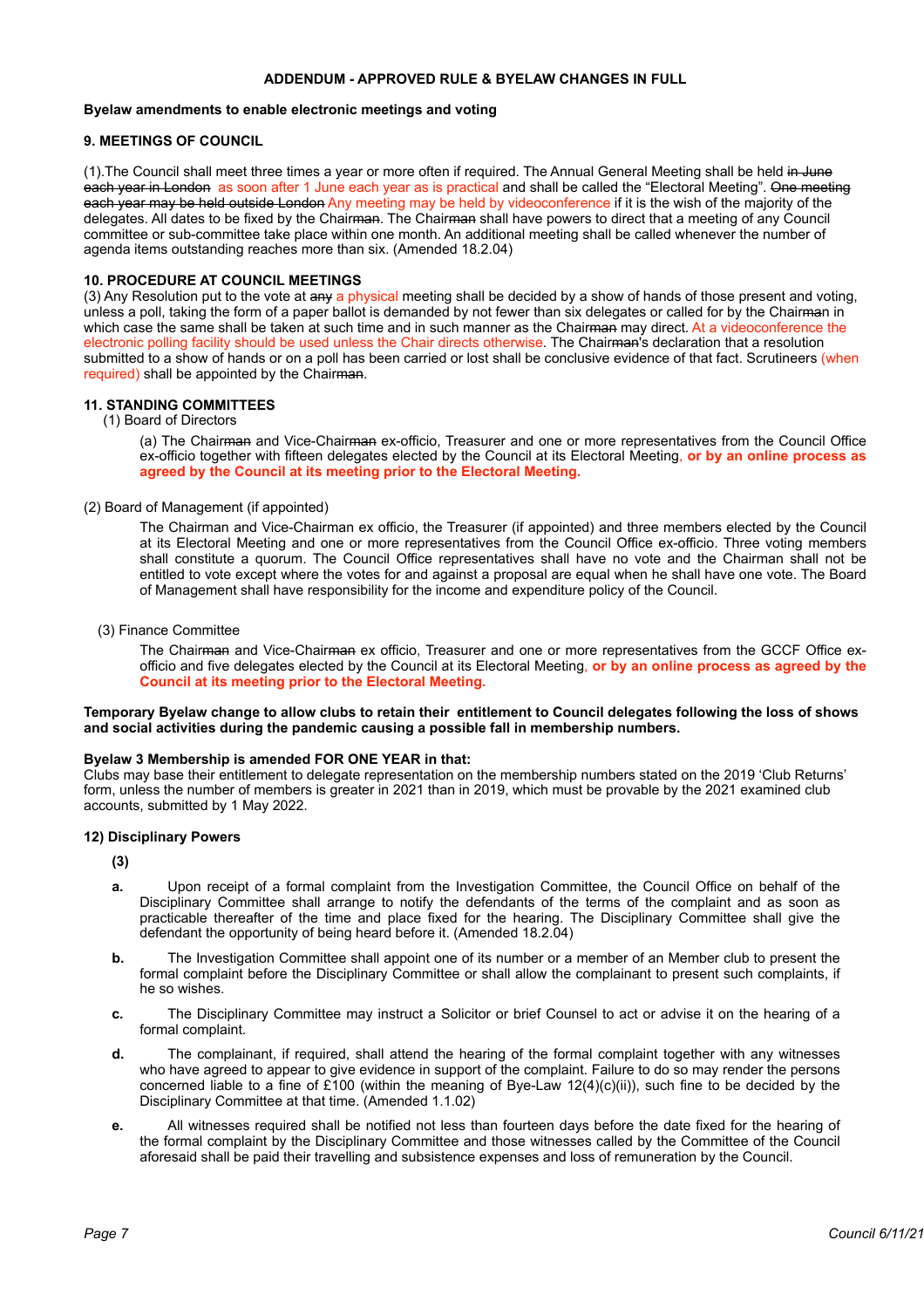**f. If the defendant, or any other person required to do so, fails to attend a hearing, the Disciplinary Committee may proceed with the hearing in such manner as it considers appropriate, including proceeding to make findings and to issue orders.** 

### **g. The Disciplinary Committee and the Appeals Committee may adjourn a hearing for such period and upon such terms as it considers appropriate.**

**(4)**

 (b) If the defendant be a person at any time bound by these Byelaws and the Rules made thereunder:

(i) Suspension of the defendant concerned from exhibiting at, taking part in or having connection with any Cat Show. During any period of such suspension a defendant shall not be eligible to become or remain a member of any Member Club. Except where the Disciplinary Committee orders otherwise the Council shall not register any cat or the progeny of any cat owned by a defendant suspended in accordance herewith and similarly the Council shall not register the transfer of any cat to or from the ownership of any such defendant during the period of suspension. No such progeny born during the period of suspension shall be registered at any time. Provided always that the Board of Directors may in its absolute discretion allow the registration of any cat aforesaid or the transfer from the ownership of such defendant of any aforesaid where it is satisfied that not to do so would be deleterious to the welfare of the cat or would cause hardship or injury to an innocent third party who had acted at all times in good faith. Should the suspended owner be the breeder of the cat an administrative prefix will be substituted for the registered breeder's prefix, if one such is on record as part of that cat's name.

(ii) – (vii) remain

**Any suspension or disqualification under this Byelaw 12(4) may be imposed for such a period or periods as the Disciplinary Committee shall order. During any period of suspension under Byelaw 12(4)(b)(i):** 

**A.a defendant shall not represent themselves as being in any way affiliated with or connected to the Council;** 

**B.a defendant shall not be eligible to become a member of any Member Club, but shall nonetheless remain bound by the Rules and Byelaws of the Council;**

**C.except where the Disciplinary Committee orders otherwise, the Council shall not:** 

**I. register any cat or the progeny of any cat owned by a defendant;**

**II. register the transfer of any cat to or from the ownership of any such defendant; or III. register at any time the progeny of any cats that are born or conceived during the period of suspension,** 

**provided always that the Board of Directors may in its absolute discretion allow the registration of any cat or the transfer from the ownership of such defendant where it is satisfied that not to do so would be deleterious to the welfare of the cat or would cause hardship or injury to an innocent third party who had acted at all times in good faith. Should the suspended owner be the breeder of the cat an administrative prefix will be substituted for the registered breeder's prefix, if one such is on record as part of that cat's name; and** 

 **(D) a defendant shall not:** 

 **I. be permitted to access their GCCF account;** 

 **II. procure a third party to operate a GCCF account on their behalf; or** 

**III. administer, operate or be connected to the GCCF account of any other person bound by the Rules and Byelaws of the Council.** 

**For the avoidance of any doubt, during any period of suspension or disqualification a defendant shall remain bound by the Rules and Byelaws of the Council.** 

### **Amendments to GCCF RULES Section 5:3 Vaccinations**

### **as proposed by the Veterinary Advisory Committee**

*It is requested that Council accepts changes to this rule as an emergency agenda item so that it can include temporary measures to take account of current vaccine shortages and manufacturers' recommendations regarding the timing of boosters in respect of cats who have completed their primary course of vaccinations.* 

*It has been necessary to reword in other parts of the rule to clarify for show entry purposes the circumstances in which these concessions apply. They relate only to booster vaccinations, so the rules relating to kittens and cats that have not completed their primary vaccination course have had wording clarified but have not been changed.* 

A) All cats exhibited at shows held under GCCF rules must have a current certificate of vaccination against Feline Calicivirus (FCV), Feline Herpes Virus (FHV) and Feline Panleukopenia\* (FPV). (\*Previously termed feline Infectious Enteritis)

**i.**The primary course (first set of **3 vaccinations**) in accordance with the manufacturer's recommendation, must have been completed more than seven days before the show.

*(Delete Note 1)*The certificate must be clearly identifiable to the cat in question. The certificate must show the cat's full GCCF registered name, sex, breed and date of birth and correct owner details.

### *(Delete Note 2)* **NOTE 1: PRIMARY COURSE**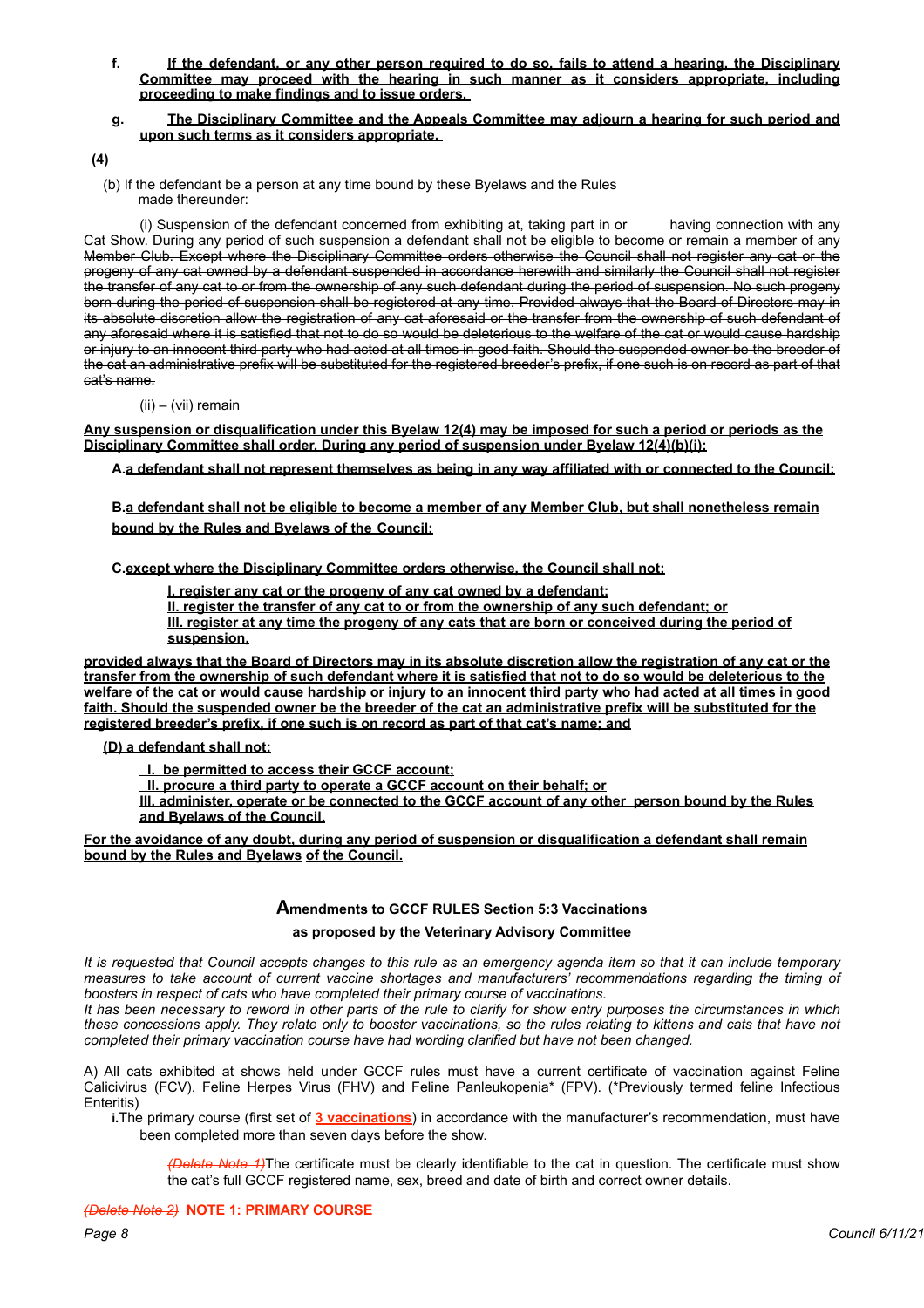**THE PRIMARY COURSE IS DEFINED AS THE FIRST TWO DOSES OF VACCINE ADMINISTERED 3-4 WEEKS APART PLUS A THIRD DOSE (1st ADULT VACCINATION) GIVEN 12 MONTHS LATER.**

Kittens and previously unvaccinated cats may be shown after the first two doses of the primary course provided the second dose was given more than 7 days before the show.

Manufacturers recommend that the third dose of the primary course **(1st Adult Vaccination)** is given approximately by 12 months after the 2<sup>nd</sup> kitten vaccination. This dose must have been given more than 7 days before the show.

(Some vaccine guidelines now recommend a 3rd dose is given to kittens at 16 weeks but this is not compulsory for kittens attending GCCF shows.)

*a.(Delete Note 3)* Kittens or cats who have received two doses of a primary course with an interval of more than 6 weeks between them will be rejected under Section A.

*b.*Adult cats who have received **only** the **two kitten doses** with the 2nd kitten vaccination given more than 12 months and 7 days before the show will be rejected under Section A.

*c.*Adult cats who have received **three doses** of a primary course with an interval of 12-15 months between the 2nd kitten vaccination and the 1st Adult Vaccination **will not be rejected.**

*d.(Delete Note 4)* Adult cats who have received **three doses** of a primary course with an interval of more than 15months between the 2nd kitten vaccination and the 1st Adult Vaccination will be rejected under Section A.

**ii** Booster vaccinations against FCV, FHV and FPV must be given at the manufacturers' recommended intervals. Where a variable interval of 1-3 years for FCV and FHV is recommended the minimum interval applies. i.e all cats attending shows MUST receive annual booster against FCV and FHV. For Boosters only note: Exhibitors are advised to leave at least a week between a booster vaccination and show attendance to allow the vaccine to take effect and in case of any adverse reaction. (Amended 05.10.2016.)

#### *(Delete Note 5)* **Note 2: BOOSTER VACCINATIONS IN ADULT CATS WHO HAVE COMPLETED A 3 DOSE PRIMARY COURSE**

Every **adult** cat attending a GCCF show must have had a minimum of a Flu (FCV,FHV) booster in the 12 months and 7 days preceding the show. Cats whose last booster was given more than 12 months and 7 days before the show will be rejected under Section A. Once a cat has completed the 3 doses of the primary course a single booster is deemed adequate to restore full immunity regardless of the interval from the previous vaccination. **Therefore in cats who have received the 3 dose primary course vets are instructed to only check the latest booster entry for both Flu (FCV,FHV) and FPV and other booster entries do not need to be checked.** A booster interval of 3 years for FPV only is acceptable with appropriately licensed vaccines where the flu(FCV,FHV) components can be given separately.

**AMENDMENTS TO NOTE 2 THAT GIVE A TEMPORARY EXTENSION OF THE BOOSTER VACCINATION INTERVAL IN ADULT CATS WHO HAVE COMPLETED A 3 DOSE PRIMARY COURSE**

**VALID FROM 06/11/2021 UNTIL FURTHER NOTICE DUE TO TEMPORARY SHORTAGE OF FELINE VACCINES**

**Every adult cat attending a GCCF show must have had a minimum of a Flu (FCV,FHV) booster in the 15 months and 7 days preceding the show Cats whose last booster was given more than 15 months and 7 days before the show will be rejected under Section A.**

**NB: The existing rules in relation to the 3 dose primary course and FPV vaccination in adult cats will still apply.**

*(There are no changes to Sections B & C of this rule with the exception of the renumbering of subsequent notes to maintain a logical sequence)*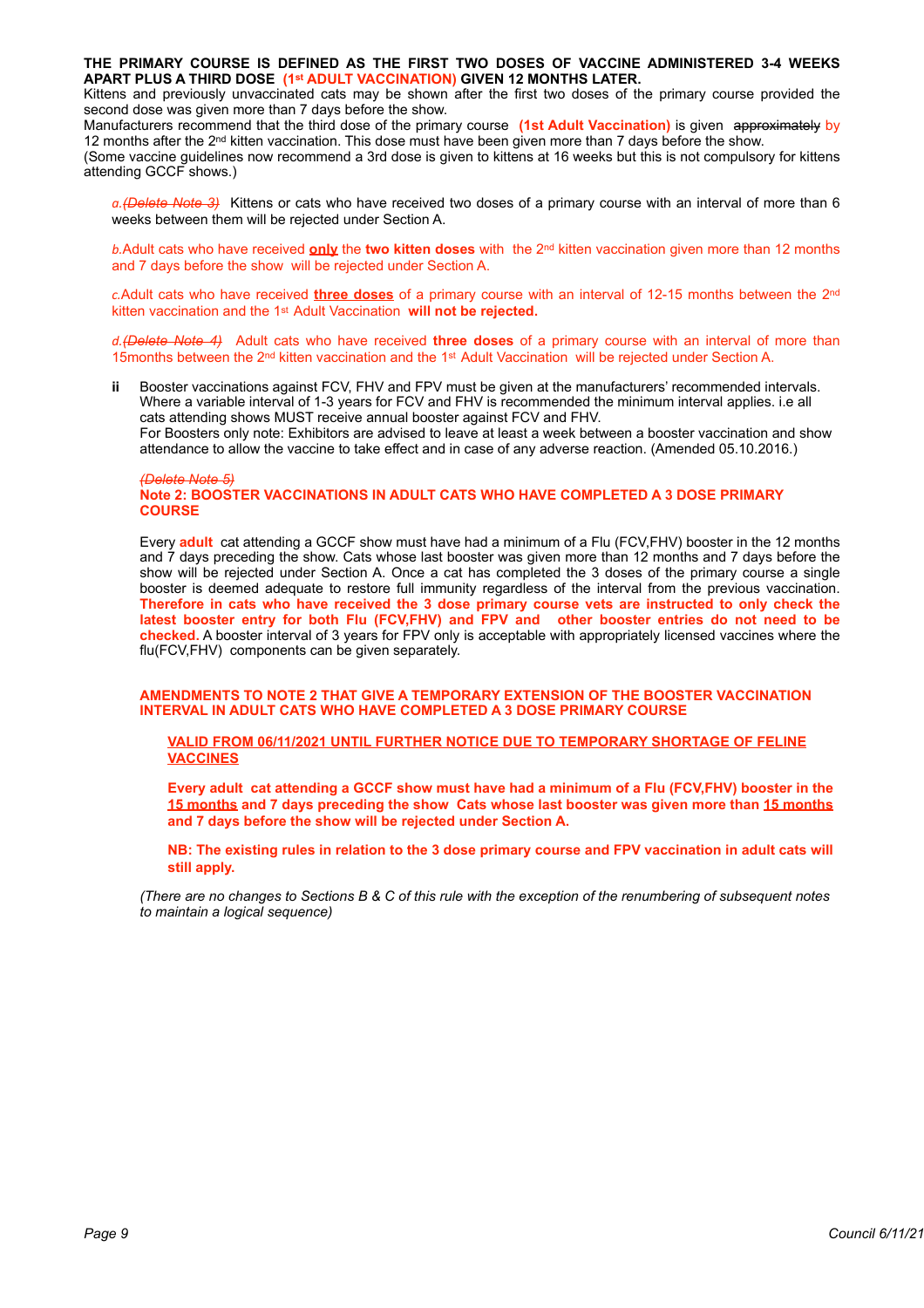# COUNCIL ATTENDANCE 6.11.21

| Club                                     | <b>First Name</b> | Surname          | Present | Absent | <b>Apologies</b> |
|------------------------------------------|-------------------|------------------|---------|--------|------------------|
|                                          |                   |                  |         |        |                  |
| Abyssinian Cat Club                      | <b>Barbara</b>    | Darby            | 1       |        |                  |
| Abyssinian Cat Club                      | Harriet           | Patey            | 1       |        |                  |
| Asian Cat Association                    | Elizabeth         | James            | 1       |        |                  |
| Asian Group Cat Soc                      | Heather           | McRae            |         | 1      |                  |
| Aztec Cat & Ocicat Society               | Owen              | Maudlin          |         |        |                  |
| Bedford & District Cat Club              | John              | Hansson          | 1       |        |                  |
| <b>Bengal Cat Association</b>            | <b>Debbie</b>     | Rawlinson        |         |        |                  |
| <b>Bengal Cat Club</b>                   | Linda             | <b>Brennan</b>   | 1       |        |                  |
| <b>Birman Cat Club</b>                   | Valerie           | Kilby            | 1       |        |                  |
| <b>Birman Cat Club</b>                   | Jim               | Warrender        | 1       |        |                  |
| <b>Birman Cat Club</b>                   | Neil              | Porter           |         | 1      |                  |
| Black & White Cat Club                   | Jo                | <b>Clements</b>  |         |        |                  |
| <b>Blue Persian Cat Society</b>          | Caroline          | <b>Roberts</b>   | 1       |        |                  |
| Bombay and Asian Cats Breed Club         | Jacki             | McCarten         |         | 1      |                  |
| <b>Bristol &amp; District Cat Club</b>   | Lisa              | Robinson-Talboys | 1       |        |                  |
| <b>British Shorthair Cat Club</b>        | Suzanne           | <b>Griss</b>     | 1       |        |                  |
| <b>British Shorthair Cat Club</b>        | Pam               | Beard-Smith      |         |        |                  |
| Buck, Berks & Oxon                       | Carolyn           | Davies           | 1       |        |                  |
| <b>Burmese Cat Association</b>           | Penny             | Akehurst         |         |        | Apologies        |
| Substitute                               | Margaret          | Lloyd            | 1       |        |                  |
| <b>Burmese Cat Club</b>                  | Carolyn           | Kempe            | 1       |        |                  |
| <b>Burmese Cat Club</b>                  | <b>Steve</b>      | Crow             | 1       |        |                  |
| <b>Burmese Cat Club</b>                  | Thomas            | Goss             | 1       |        |                  |
| <b>Burmese Cat Society</b>               | Vanessa           | Marriott         |         |        |                  |
| Cambria Cat Club                         | Claire            | Lewis            | 1       |        |                  |
| Cambridgeshire Cat Club                  | Anthony           | Allgood          | 1       |        |                  |
| Cameo. Pewter & Smoke CS                 | Ed                | Merchant         |         |        |                  |
| Cheshire Area Cat Club                   | Pat               | Parrish          |         |        | Apologies        |
| Substitute                               | Cathy             | Robinson         |         |        |                  |
| Chester & North Wales Cat Club           | Chris             | Titterington     | 1       |        |                  |
| Chester & North Wales Cat Club           | Chris             | Owen             |         |        |                  |
| Chinchilla, Silver Tabby & Smoke Cat Soc | Rosemary          | Fisher           | 1       |        |                  |
| Choc Point Siamese Cat Society           | Sarndra           | Devereux         | 1       |        |                  |
| Colourpoint, Rex-Coated & A O V Club     | Gaynor            | Thompson         |         | 1      |                  |
| Coloupointed British Shorthair Cat Club  | Caroline          | Wren             |         | 1      | Apologies        |
| Coventry & Leicester Cat Club            | Carol             | Kemp             |         |        |                  |
| Coventry & Leicester Cat Club            | Donna             | Coupland         | 1       |        |                  |
| Devon Rex Owners Club                    | Laura             | Twigger          | 1       |        |                  |
| Durham Cat Club                          | <b>Betty</b>      | Watson           |         |        | Apologies        |
| East Sussex Cat Club                     | Isla              | Worsley-Waring   | 1       |        |                  |
| Edinburgh & East of Scotland Cat Club    | George            | Gow              |         |        |                  |
| Egyptian Mau Club                        | Stephen           | McConnell        |         | 1      | Apologies        |
| Egyptian Mau Society                     | Georgina          | Anderson-Keeble  |         |        |                  |
| Essex Cat Club                           | Sue               | <b>Kirk</b>      |         |        | Apologies        |
| <b>Exotic Cat Club</b>                   | Shelagh           | Heavens          |         |        |                  |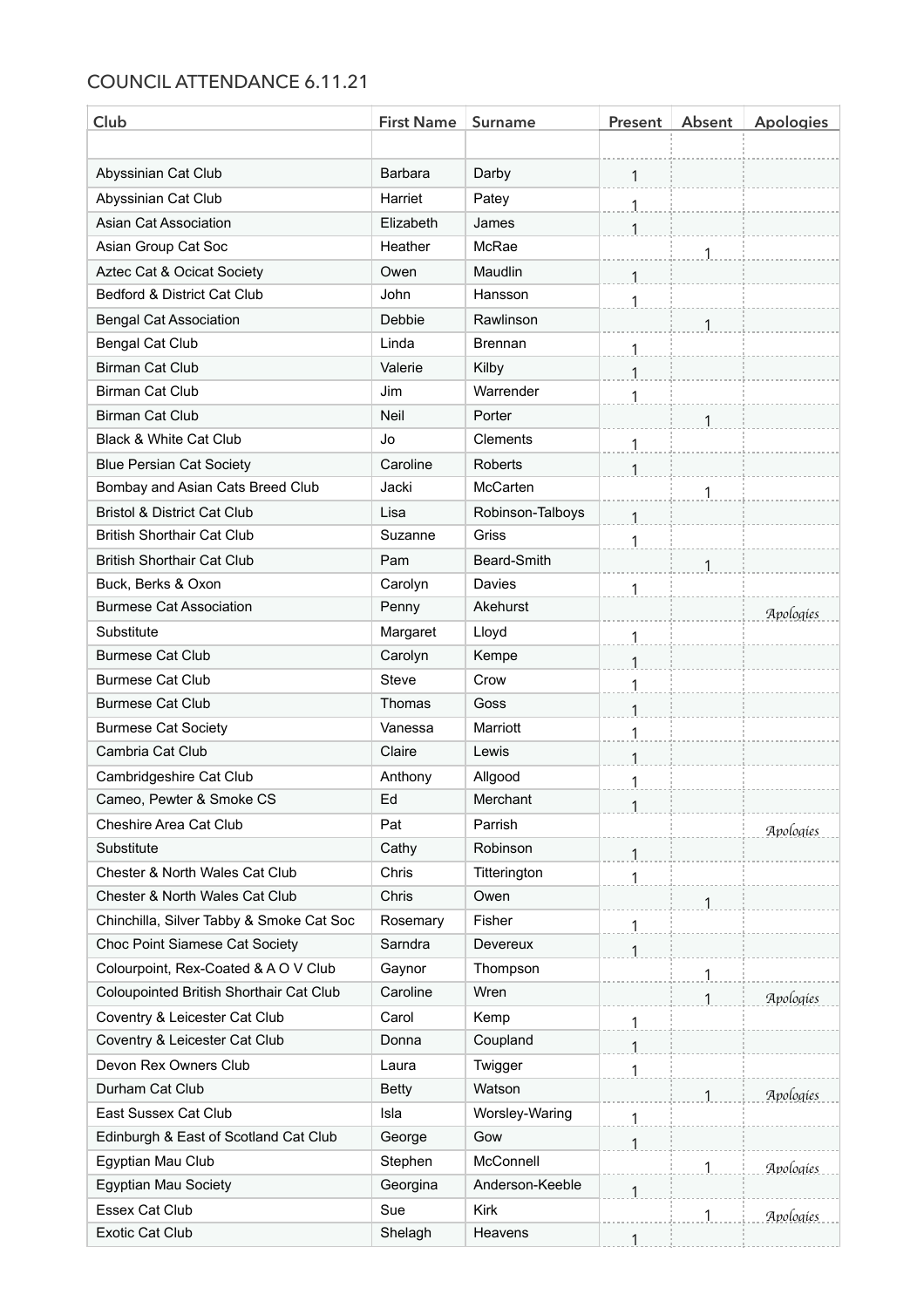| Club                                      | <b>First Name</b> | <b>Surname</b>      | <b>Present</b> | Absent | <b>Apologies</b> |
|-------------------------------------------|-------------------|---------------------|----------------|--------|------------------|
| <b>Exotic Cat Society</b>                 | Evita             | Naumenko            | 1              |        |                  |
| Guild of GCCF Judges and Stewards         | Maria             | Chapman-Beer        | 1              |        |                  |
| Gwynedd Cat Club                          |                   |                     |                |        |                  |
| Substitute                                | Carol             | Walker              |                |        |                  |
| Havana & Oriental Lilac Cat Club          | Janet             | Tonkinson           | 1              |        |                  |
| Herts & Middlesex Cat Club                | Stephanie         | <b>Beirne</b>       |                |        |                  |
| Household Pet Cat Club of GB              | Lesley            | Swzed               |                | 1      |                  |
| Kensington Cat Club                       | June              | Gillies             |                |        |                  |
| Kentish Cat Society                       | Hannah            | Hendra              | 1              |        |                  |
| Kernow Cat Club                           | Jane              | Truscott            |                | 1      |                  |
| Korat & Thai Cat Association              | Jen               | Lacey               | 1              |        |                  |
| Lakeland and District Cat Club            | Candice           | Higgins             |                |        |                  |
| Lancashire Cat Club                       | Janet             | Pointon             |                |        |                  |
| Lancashire Cat Club                       | Gavin             | Eyres               |                | 1      |                  |
| LaPerm Cat Club                           | Anthony           | <b>Nichols</b>      |                |        | Apologies        |
| Substitute                                | Nicola            | Lovell              | 1              |        |                  |
| Lilac Point Siamese Cat Society           | Di                | <b>Brown</b>        |                | 1      | Apologies        |
| London Cat Club                           | Sandra            | Woodley             |                |        |                  |
| Maidstone & Medway                        | Brian             | Gregory             | 1              |        |                  |
| Maine Coon Cat Club                       | Irene             | Roos                | 1              |        |                  |
| Maine Coon Cat Club                       | Linda             | Swinburn            |                | 1      |                  |
| Merseyside Cat Club                       | Jennifer          | Pinches             |                |        |                  |
| <b>Midland Counties Cat Club</b>          | Dorothy           | Stone               | 1              |        |                  |
| Midshires Siamese Cat Association         | Helen             | Elliott             | 1              |        |                  |
| <b>National Cat Club</b>                  | Carol             | Pike                |                |        | Apologies        |
| <b>National Cat Club</b>                  | Debbie            | Newman              | 1              |        |                  |
| <b>National Cat Club</b>                  | Sue               | <b>Barrett</b>      | 1              |        |                  |
| <b>National Cat Club</b>                  | Nichola           | Ryan                |                | 1.     |                  |
| Norsk Skogkatt Society                    | Beverley          | Spooner             |                | 1      | Apologies        |
| Nor' East of Scotland Cat Club            | Gillian           | <b>Bennett</b>      |                |        |                  |
| Northern Birman CC                        | Mel               | Faber               |                | 1      |                  |
| North of Britain LongHair & SLH CC        | Sophie            | <b>Butcher</b>      |                |        |                  |
| Northern British Long & Shorthair CC      | Caroline          | Coppola             | 1              |        |                  |
| Northern Siamese & Oriental Cat Society   | Kathryn           | <b>Miles</b>        | 1              |        |                  |
| Norwegian Forest Cat Club                 | Fiona             | Hermon              |                |        |                  |
| Norwegian Forest Cat Club                 | lan               | Hermon              | $\mathbf{1}$   |        |                  |
| Ocicat Club                               | Stephen           | Whiting             | 1              |        |                  |
| Old-Style Siamese Cat Club                | Frances           | Benedito            |                | 1      |                  |
| <b>Oriental Bicolour Group</b>            | Peter             | Williams            |                |        | Apologies        |
| Substitute                                | Pina              | <b>Bruno-Grieve</b> | 1              |        |                  |
| <b>Oriental Cat Association</b>           | Irene             | Rothwell            | 1              |        |                  |
| Oriental Cinnamon and Fawn Group          | Pat               | Cherry              |                |        |                  |
| Preston & Blackpool Cat Club              | Pat               | Perkins             | 1              |        |                  |
| Progressive Ragdoll Breed Cat Club        | Pam               | Chilvers            | 1              |        |                  |
| Progressive Singapura Cat Club            | Ray               | Wigley              | 1              |        |                  |
| Red Cream & Tortoiseshell Society         | <b>Betty</b>      | Newbury             | 1              |        |                  |
| Red Point & Tortie Point Siamese Cat Club | Judy              | Emmens              | 1              |        |                  |
| <b>Rex Cat Association</b>                | Hilary            | Dean                | 1              |        |                  |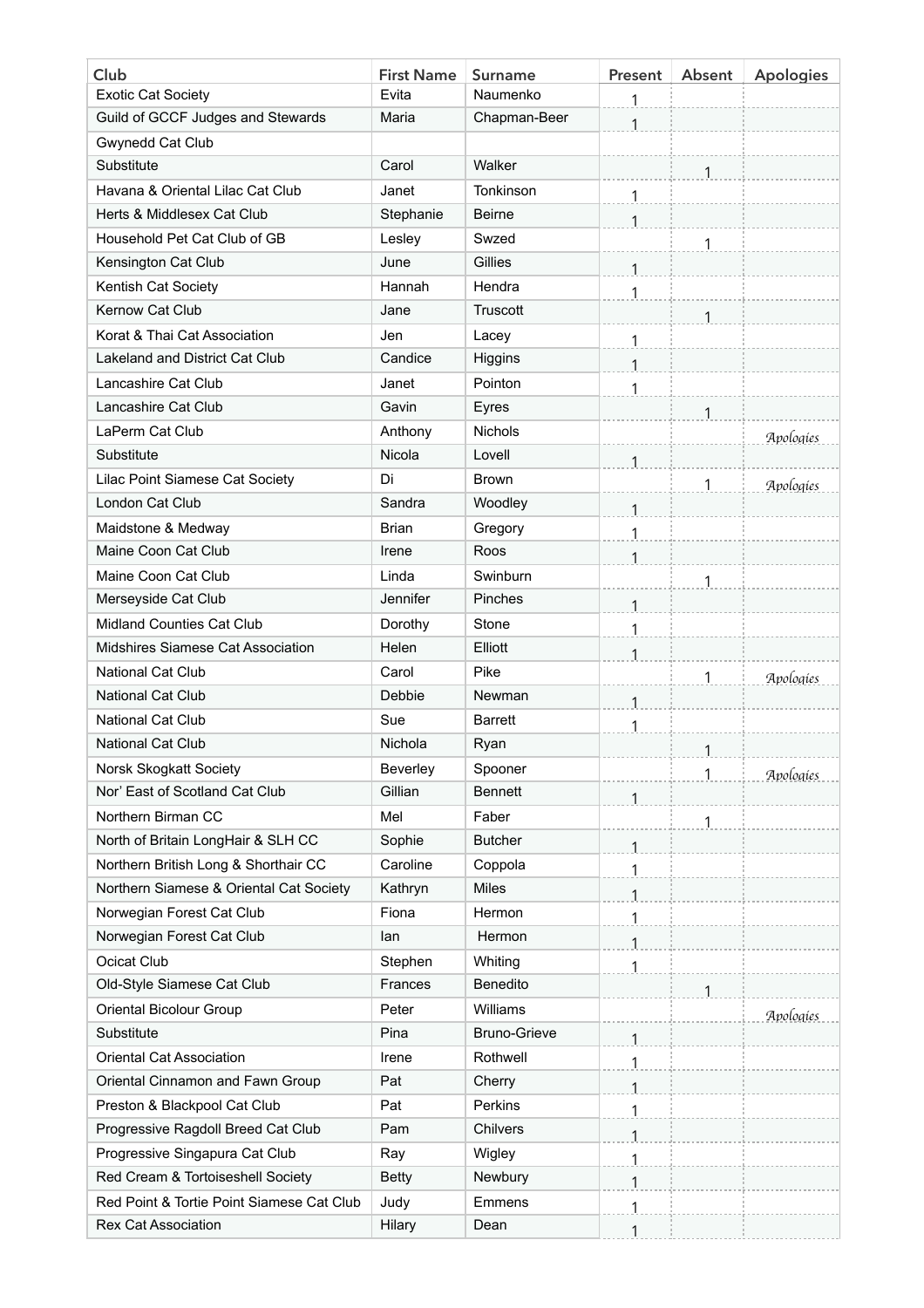| Club                                     | <b>First Name</b> | <b>Surname</b>  | Present      | Absent | <b>Apologies</b> |
|------------------------------------------|-------------------|-----------------|--------------|--------|------------------|
| <b>Rex Cat Club</b>                      | lan               | Macro           | 1            |        |                  |
| <b>Russian Blue Breeders Association</b> | Catherine         | Kaye            | 1            |        |                  |
| Scotia Cat Fanciers                      | Elizabeth         | Stewart         | 1            |        |                  |
| Scottish Rex Cat Club                    | Kate              | Ekanger         |              |        |                  |
| Seal and Blue Point Birman Cat Club      | Gareth            | Stone           | 1            |        |                  |
| Seal Point Siamese Cat Club              | Yvonne            | Marriott        |              |        |                  |
| <b>Short Haired Cat Society</b>          | Angela            | Cooper          | 1            |        |                  |
| Shropshire Cat Club                      | <b>Mark</b>       | Lewis           | 1            |        |                  |
| Siamese Cat Association                  | Marion            | Evans           |              | 1      |                  |
| Siamese Cat Club                         | Brenda J          | Pearce          | 1            |        |                  |
| Siamese Cat Society of Scotland          | Sally             | Woolrich        | 1            |        |                  |
| Siberian Cat Club                        | Claire            | Norman          |              |        | Apologies        |
| Substitute                               | Kate              | Staveley        |              |        |                  |
| Sokoke Breed Club                        | Sally             | Rainbow-Ockwell | $\mathbf{1}$ |        |                  |
| Somali Cat Club                          | Alison            | Lyall           |              |        | Apologies        |
| Substitute                               | Linzey            | Friend          | 1            |        |                  |
| Somerset Cat Club                        | Lyndsey           | Robinson        | 1            |        |                  |
| South Western Counties Cat Club          | Diana             | Harper          |              |        |                  |
| Southern & South Western Birman CC       | Teresa            | Cole            |              |        | Apologies        |
| Substitute                               | Caroline          | Cockwell        | 1            |        |                  |
| Southern British Shorthair Cat Club      | Ketill            | Game            | 1            |        |                  |
| South-West British Shorthair CC          | Sue               | Dalton-Hobbs    | 1            |        |                  |
| Sphynx Cat Association                   | Georgina          | Rymer           |              | 1      |                  |
| Sphynx Cat Club                          | Maggie            | <b>Birchell</b> |              | 1      |                  |
| Suffolk & Norfolk Cat Club               | David             | Denny           |              |        |                  |
| <b>Suffolk Breed Cat Club</b>            | Lynn              | Shirley         |              |        |                  |
| Surrey & Sussex Cat Association          | Kym               | Jarvis          |              |        | Apologies        |
| Substitute                               | Lorna             | Taylor          | 1            |        |                  |
| Tabby CC                                 | Lizz              | Adair           |              | 1      |                  |
| Tabby Pt Siamese & Prog Breeders CC      | Eileen            | Ridgeway        |              |        |                  |
| Tabby Pointed Siamese Cat Society        | Cynthia           | Cullin          | 1            |        |                  |
| <b>Teesside Cat Club</b>                 | Veda              | Price           |              | 1      | Apologies        |
| The British Ragdoll Cat Club             | Ray               | <b>Bradley</b>  | 1            |        |                  |
| The British Ragdoll Cat Club             | Anne              | <b>Bradley</b>  | 1            |        |                  |
| <b>Three Counties Cat Society</b>        | Alison            | Cottle          |              |        | Apologies        |
| Substitute                               | Julie             | Wilkinson       |              |        |                  |
| <b>Tonkinese Breed Club</b>              | Julia             | Craig-McFeely   |              |        |                  |
| <b>Tonkinese Cat Club</b>                | Lisa              | Knill           | 1            |        |                  |
| Trans-Pennine Oriental & Siamese CC      | <b>Ross</b>       | Davies          |              | 1      | Apologies        |
| Turkish Van Cat Club                     | <b>Bulent</b>     | Basaran         | 1            |        |                  |
| United Kingdom Ragamuffin Cat Society    | Allen             | Wells           | 1            |        |                  |
| <b>Wessex Cat Club</b>                   | Julie             | Cherkas         |              |        |                  |
| West Country Cat Club                    | Helen             | Marriott-Power  | 1            |        |                  |
| West Country Cat Club                    | Saffi             | Rabey           | 1            |        |                  |
| West of England & South Wales CS         | Heather           | Graves          | 1            |        |                  |
| West of Scotland Cat Club                | lan               | Thomson         |              | 1      |                  |
| White Persian Cat Club                   | Isobella          | Bangs           |              | 1      |                  |
| Wiltshire & District Cat Club            | Elaine            | Robinson        | 1            |        |                  |